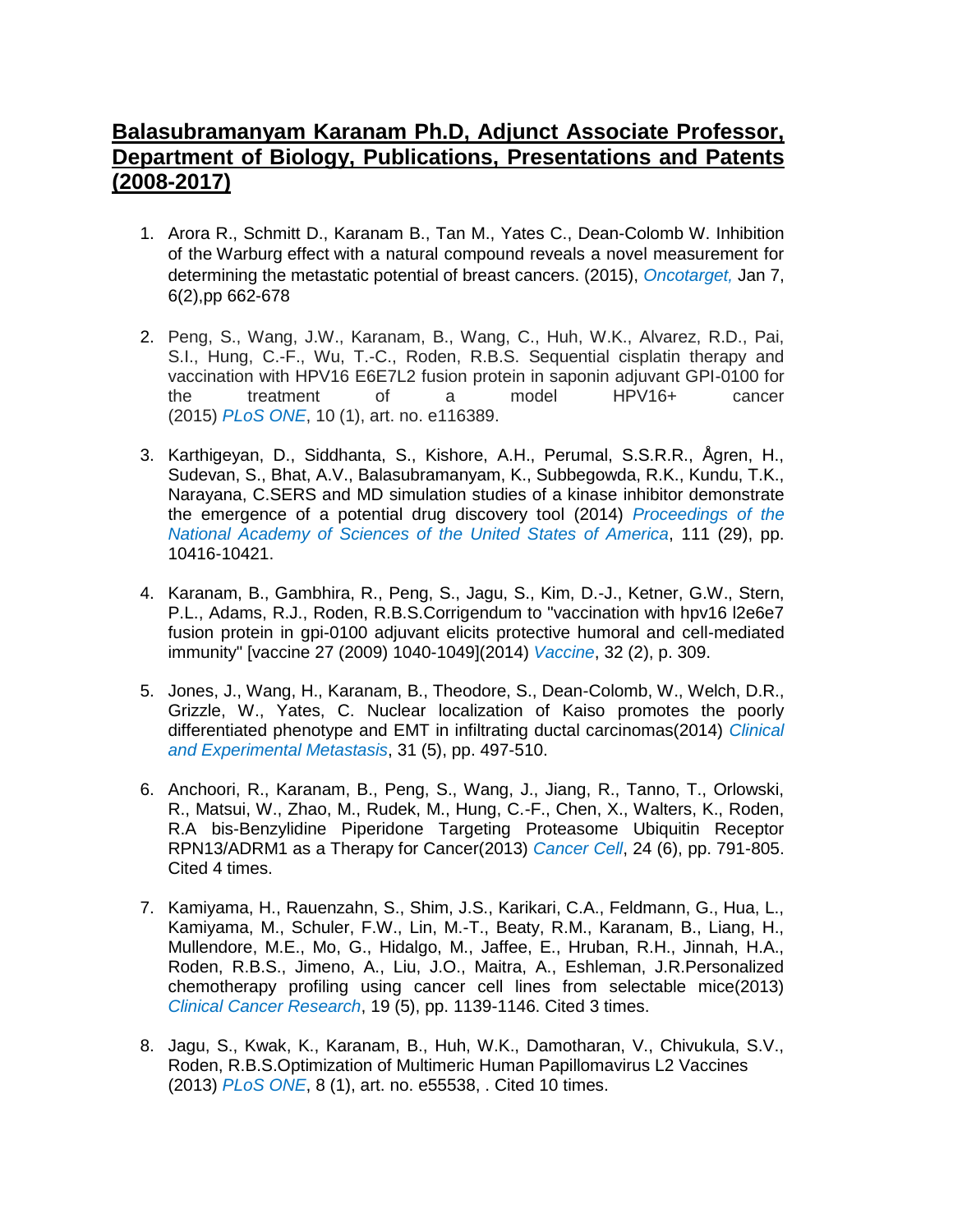- 9. Nieto, K., Weghofer, M., Sehr, P., Ritter, M., Sedlmeier, S., Karanam, B., Seitz, H., Müller, M., Kellner, M., Hörer, M., Michaelis, U., Roden, R.B.S., Gissmann, L., Kleinschmidt, J.A.Development of AAVLP(HPV16/31L2) particles as broadly protective HPV vaccine candidate(2012) *PLoS ONE*, 7 (6), art. no. e39741, . Cited 15 times.
- 10. Mamoor, S., Onder, Z., Karanam, B., Kwak, K., Bordeaux, J., Crosby, L., Roden, R.B.S., Moroianu, J.The high risk HPV16 L2 minor capsid protein has multiple transport signals that mediate its nucleocytoplasmic traffic (2012) *Virology*, 422 (2), pp. 413-424. Cited 7 times.
- 11. Wu, W.-H., Gersch, E., Kwak, K., Jagu, S., Karanam, B., Huh, W.K., Garcea, R.L., Roden, R.B.S.Capsomer vaccines protect mice from vaginal challenge with human papillomavirus(2011) *PLoS ONE*, 6 (10), art. no. e27141, . Cited 5 times.
- 12. Bazzaro, M., Anchoori, R.K., Mudiam, M.K.R., Issaenko, O., Kumar, S., Karanam, B., Lin, Z., Isaksson Vogel, R., Gavioli, R., Destro, F., Ferretti, V., Roden, R.B.S., Khan, S.R.α,β-unsaturated carbonyl system of chalcone-based derivatives is responsible for broad inhibition of proteasomal activity and preferential killing of human papilloma virus (HPV) positive cervical cancer cells (2011) *Journal of Medicinal Chemistry*, 54 (2), pp. 449-456. Cited 19 times.
- 13. Karanam, B., Peng, S., Li, T., Buck, C., Day, P.M., Roden, R.B.S.Papillomavirus infection requires γ secretase(2010) *Journal of Virology*, 84 (20), pp. 10661- 10670. Cited 20 times.
- 14. Selvi, B.R., Batta, K., Kishore, A.H., Mantelingu, K., Varier, R.A., Balasubramanyam, K., Pradhan, S.K., Dasgupta, D., Sriram, S., Agrawal, S., Kundu, T.K.Identification of a novel inhibitor of Coactivator-associated Arginine Methyltransferase 1 (CARM1)-mediated methylation of histone H3 Arg-17(2010) *Journal of Biological Chemistry*, 285 (10), pp. 7143-7151. Cited 20 times.
- 15. Gambhira, R., Jagu, S., Karanam, B., Day, P.M., Roden, R.Role of L2 cysteines in papillomavirus infection and neutralization (2009) *Virology Journal*, 6, art. no. 176, . Cited 12 times.
- 16. Tsen, K.-T., Tsen, S.-W.D., Fu, Q., Lindsay, S.M., Kibler, K., Jacobs, B., Wu, T-C., Karanam B., Jagu, S., Roden, R.B.S., Hung, C.-F., Sankey, O.F., Ramakrishna, B., Kiang, J.G.Photonic approach to the selective inactivation of viruses with a near-infrared subpicosecond fiber laser (2009) *Journal of Biomedical Optics*, 14 (6), art. no. 064042, . Cited 14 times.
- 17. Jagu, S., Karanam, B., Gambhira, R., Chivukula, S.V., Chaganti, R.J., Lowy, D.R., Schiller, J.T., Roden, R.B.S.Concatenated multitype L2 fusion proteins as candidate prophylactic pan-human papillomavirus vaccines(2009) *Journal of the National Cancer Institute,* 101 (11), pp. 782-792. Cited 72 times.
- 18. Karanam, B., Jagu, S., Huh, W.K., Roden, R.B.S.Developing vaccines against minor capsid antigen L2 to prevent papillomavirus infection(2009) *Immunology and Cell Biology,* 87 (4), pp. 287-299. Cited 20 times.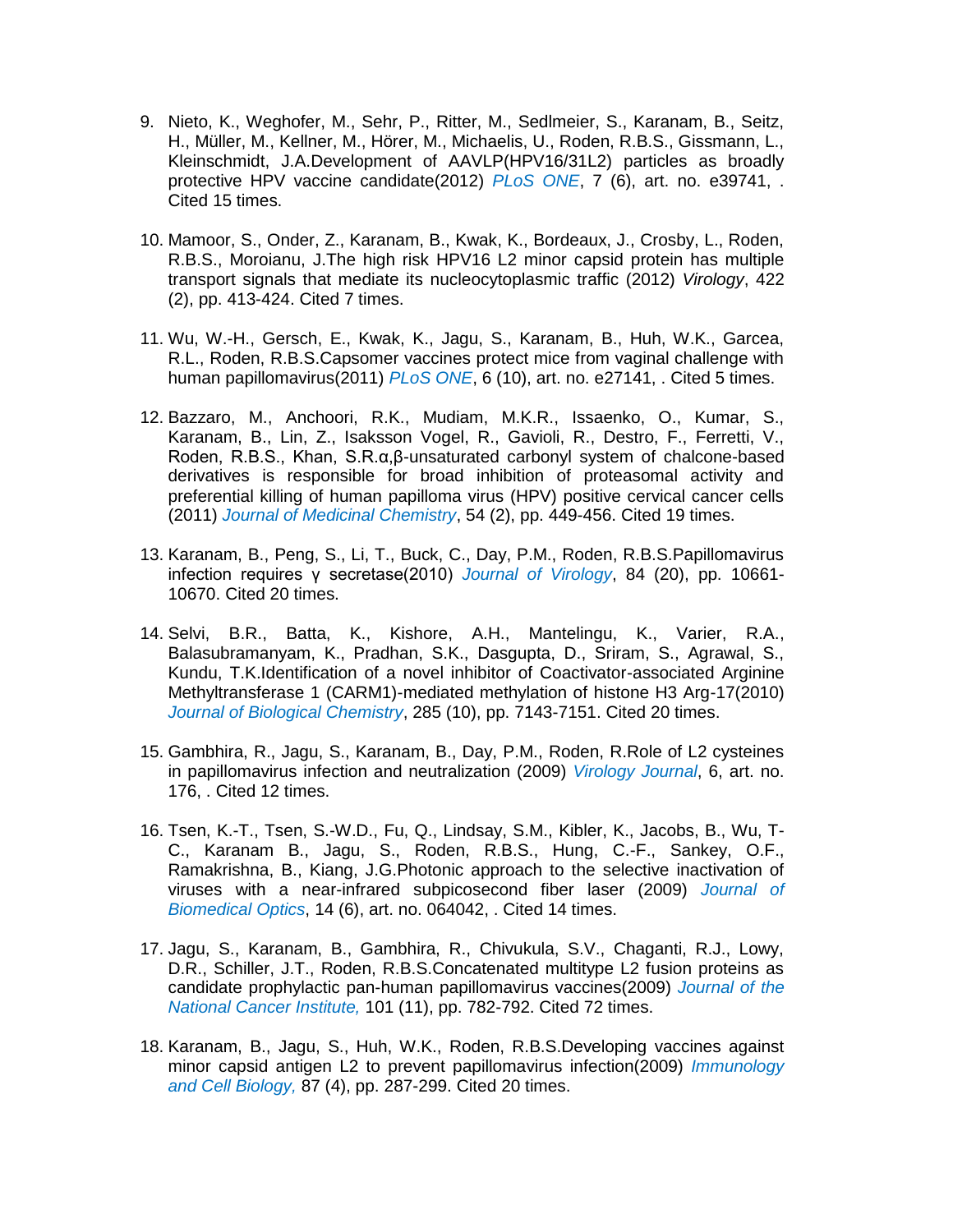- 19. Karanam, B., Gambhira, R., Peng, S., Jagu, S., Kim, D.-J., Ketner, G.W., Stern, P.L., Adams, R.J., Roden, R.B.S.Vaccination with HPV16 L2E6E7 fusion protein in GPI-0100 adjuvant elicits protective humoral and cell-mediated immunity(2009) *Vaccine*, 27 (7), pp. 1040-1049. Cited 22 times.
- 20. Selvi, B.R., Jagadeesan, D., Suma, B.S., Nagashankar, G., Arif, M., Balasubramanyam, K., Eswaramoorthy, M., Kundu, T.K.Intrinsically fluorescent carbon nanospheres as a nuclear targeting vector: delivery of membraneimpermeable molecule to modulate gene expression in vivo(2008) *Nano Letters*, 8 (10), pp. 3182-3188. **Cited 93 times**.
- 21. Alphs, H.H., Gambhira, R., Karanam, B., Roberts, J.N., Jagu, S., Schiller, J.T., Zeng, W., Jackson, D.C., Roden, R.B.S.Protection against heterologous human papillomavirus challenge by a synthetic lipopeptide vaccine containing a broadly cross-neutralizing epitope of L2(2008) *Proceedings of the National Academy of Sciences of the United States of America*, 105 (15), pp. 5850-5855. Cited 71 times.
- 22. Kim, D., Gambhira, R., Karanam, B., Monie, A., Hung, C.-F., Roden, R., Wu, T.- C.Generation and characterization of a preventive and therapeutic HPV DNA vaccine (2008) *Vaccine*, 26 (3), pp. 351-360. Cited 34 times.

## **Presentations at National and International conferences**

- 1. **Vaccination with HPV 16 L2E6E7 with GPI-0100 Adjuvant Elicits protective humoral immune responses Abstract no:** A138 *Balasubramanyam Karanam, Richard Roden, Ratish Gambhira,Subhashini Jagu* Presented at **Frontiers in Cancer Prevention Research**" Washington DC Nov 16-19, 2008
- *2.* **Concatenated multitype L2 fusion proteins as prophylactic human papilloma virus vaccines Abstract no:** B93 *Subhashini Jagu,Balasubramanyam Karanam, Ratish Gambhira,Sudha V. Chivukula, Revathi J. Chaghanti, Douglas R.Lowy, John T.Schiller, Richard Roden*  Presented at **Frontiers in Cancer Prevention Research**" Washington DC Nov 16-19, 2008
- 3. **Vaccination with HPV 16 L2E6E7 fusion protein in GPI-0100 Adjuvant Elicits protective and humoral as well as cell mediated immunity Abstract no:** C1 *Balasubramanyam Karanam, Ratish Gambhira,Richard Roden.*Presented at Infection and Cancer: Biology, Therapeutics and Prevention Hong Kong SAR, China Dec 5-7, 2008
- **4. Role of L2 Cysteines in HPV infection and neutralization by monoclonal antibody RG1** *Ratish Gambhira, Subhashini Jagu, Balasubramanyam Karanam<sup></sup>Patricia Day,, Richard Roden*
- 5. Presented 25th International Papillomavirus Conference Malmo, Sweden May 8-14,2009..